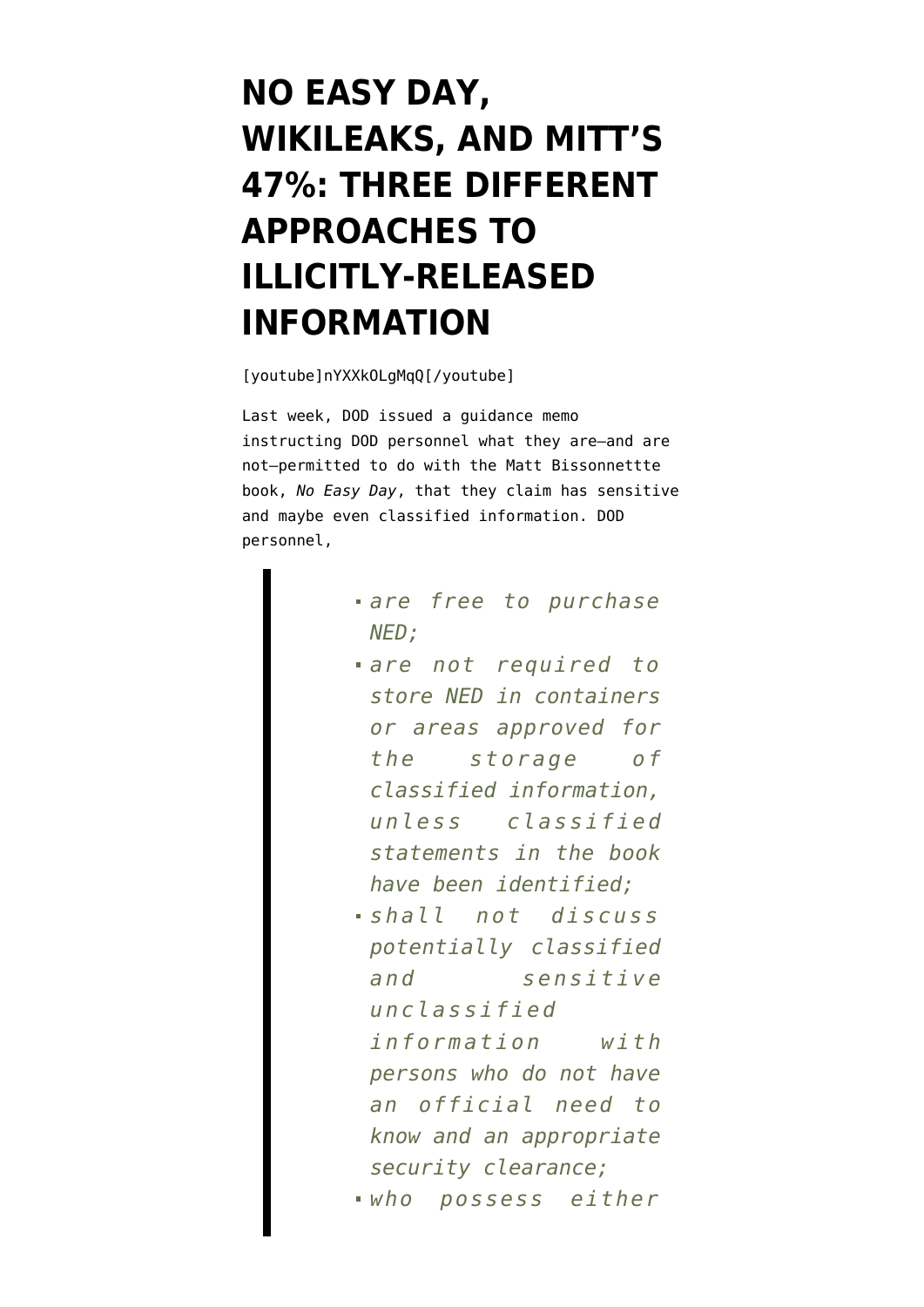*firsthand knowledge of, or suspect information within NED to be classified or sensitive, shall not publically speculate or discuss potentially classified or sensitive unclassified information outside official U.S. Government channels (e.g., Chain-of-Command, Public Affairs, Security, etc.); are prohibited from using unclassified government computer systems to discuss potentially classified or sensitive contents*

*ofNED, and must not engage in online discussions via social networking or media sites regarding potentially classified or sensitive unclassified information that may be contained in NED.*

The memo points to [George Little's earlier](http://www.emptywheel.net/2012/09/05/dod-gets-awfully-sensitive-when-theyre-cornered/) [flaccid claims](http://www.emptywheel.net/2012/09/05/dod-gets-awfully-sensitive-when-theyre-cornered/) that the book contains classified information as the basis for this policy, even though those claims fell far short of an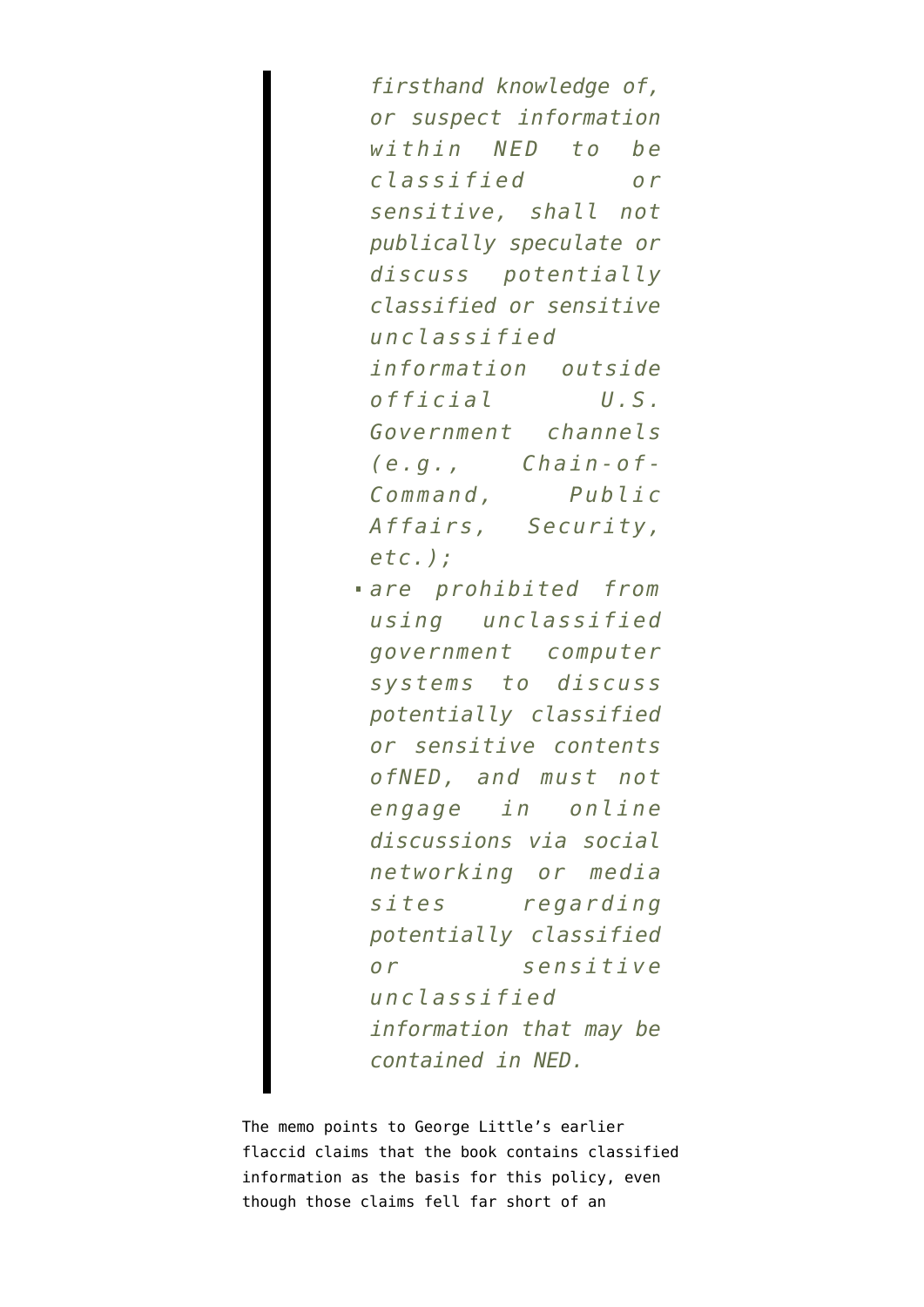assertion that there was actually classified information in the book.

The strategy behind this policy seems to be to accept the massive release of this information, while prohibiting people from talking about what information in the book is classified or sensitive–or even challenging Little's halfhearted claim that it is classified. Moreover, few of the people bound by this memo know what the President insta-declassified to be able to tell his own version of the Osama bin Laden raid, so the memo also gags discussions about information that has likely been declassified, not to mention discussions about the few areas where Bissonnette's version differs from the Administration's official version.

Still, it does let people access the information and talk about it generally.

Compare that policy with the Administration's three-prong approach to WikiLeaks information:

- Government employees cannot discuss–and are not supposed to consult at all–WikiLeaks cables. The treatment of Peter Van Buren for–among other things[–linking to some](http://www.emptywheel.net/2011/09/27/the-government-once-again-harrasses-others-to-hide-its-own-failures/) [WikiLeaks cables](http://www.emptywheel.net/2011/09/27/the-government-once-again-harrasses-others-to-hide-its-own-failures/) demonstrates the lengths to which the government is willing to go to silence all discussion of the cables. (Though I imagine the surveillance of social media will be similar to enforce the DOD guidance.)
- Gitmo lawyers not only cannot discuss material–like the [dodgy intelligence cable](http://www.emptywheel.net/2012/05/11/the-government-continues-to-play-redaction-games-with-latif/) that the government used to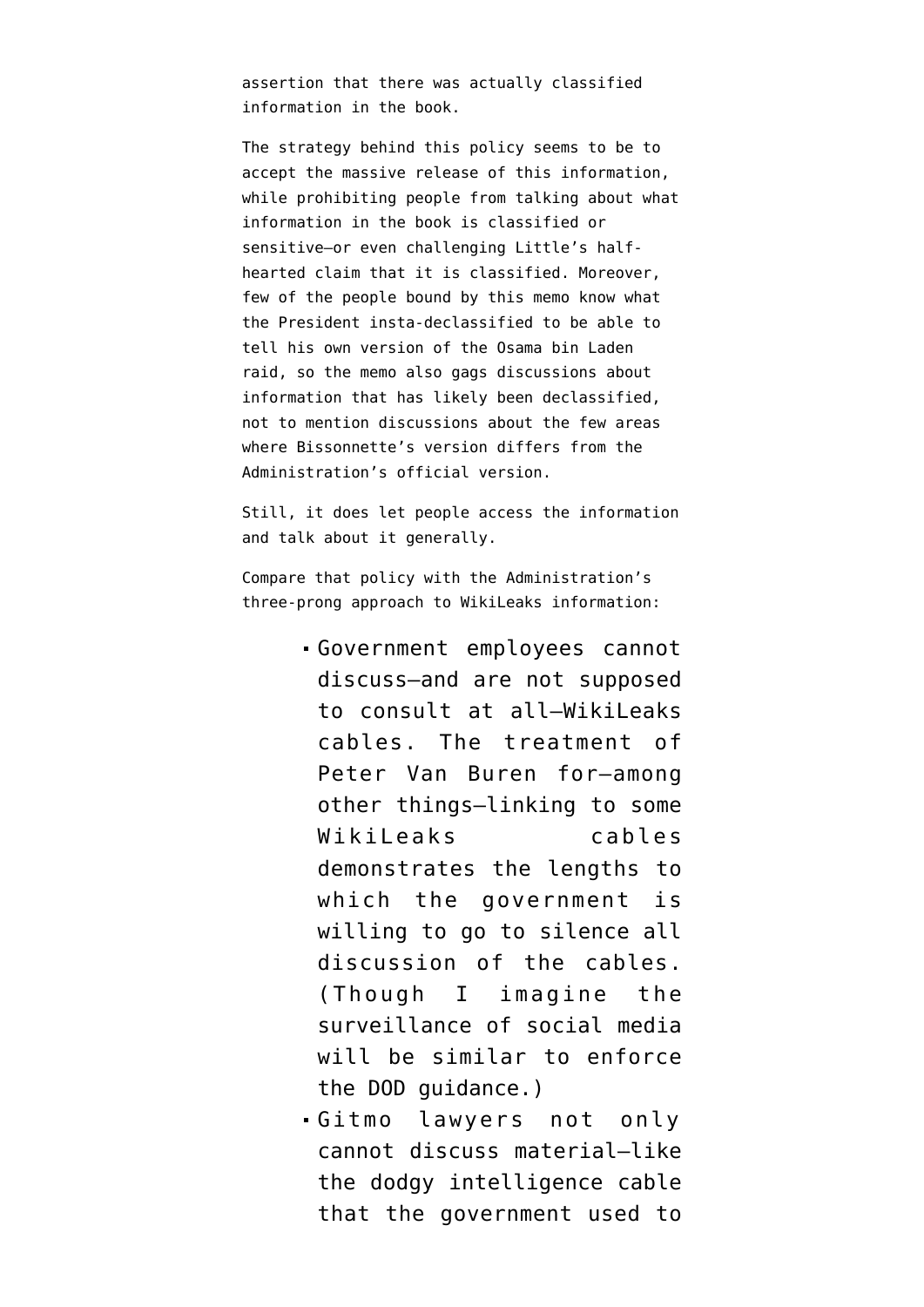imprison Latif until he died of still undisclosed causes or the files that [cite](http://www.emptywheel.net/2011/04/28/saifullah-parachas-gitmo-file-contains-suspect-details-but-his-defense-attorney-cant-point-them-out/) [tortured confessions](http://www.emptywheel.net/2011/04/28/saifullah-parachas-gitmo-file-contains-suspect-details-but-his-defense-attorney-cant-point-them-out/) to incriminate other detainees–released by WikiLeaks unless the press speaks of them first. But unlike DOD personnel who do not necessarily have a need to know, Gitmo lawyers who do have a need to know couldn't consult WikiLeaks except in closely controlled secure conditions.

The Government will refuse to release cables already released under FOIA. While to some degree, this strategy parallels the DOD approach–whereas the NED policy avoids identifying which is and is not classified information, the WikiLeaks policy avoids admitting that cables everyone knows are authentic are authentic, the policy [also serves](http://www.emptywheel.net/2012/07/24/judge-kollar-kotelly-sees-no-evil-hears-no-evil/) to improperly hide evidence of illegal activity through improper classification.

Now, one part of the Administration's logic behind this approach to purportedly classified information (thus far without the legal proof in either case, or even a legal effort to prove in the case of Bissonnette) is to limit discussion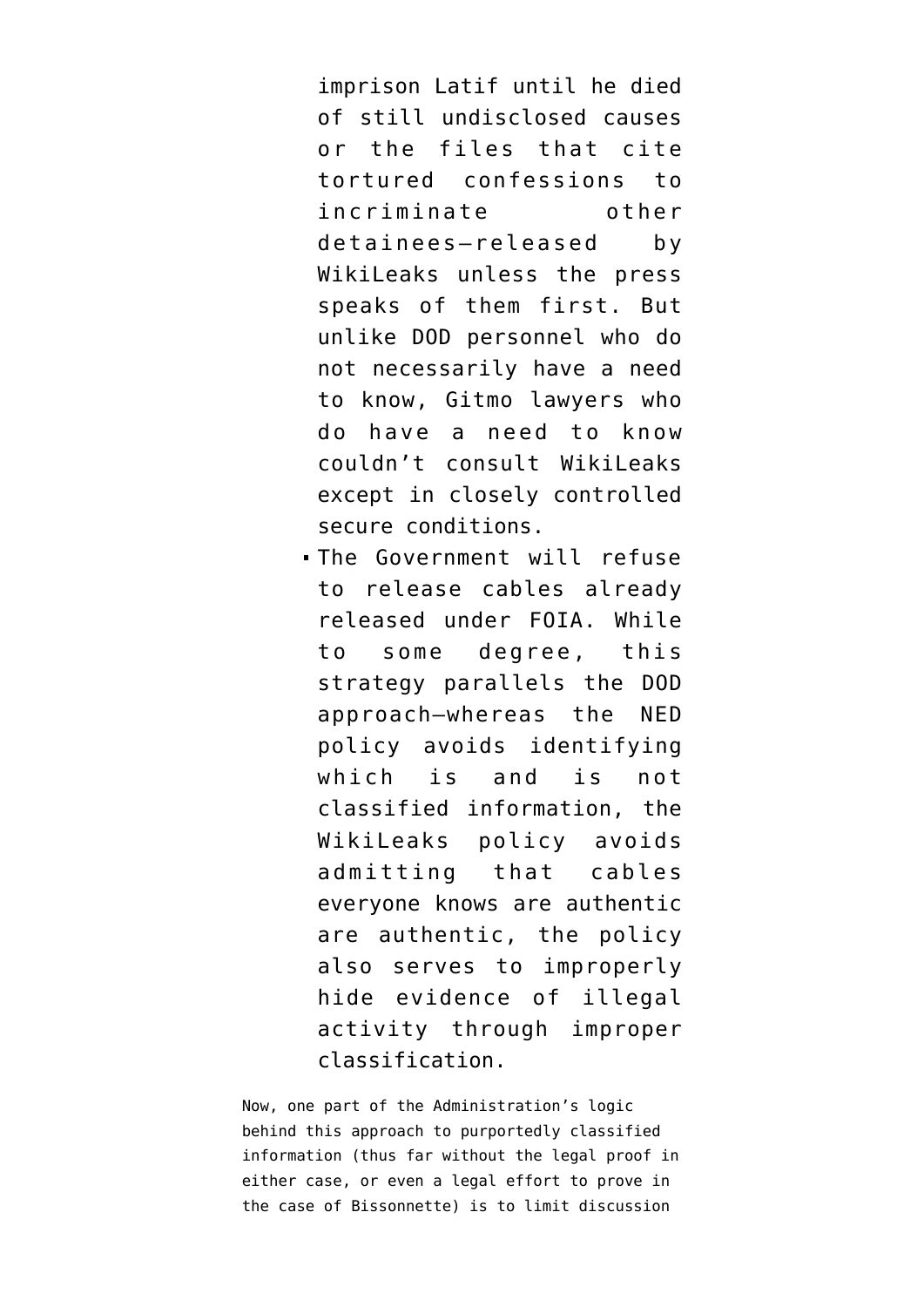of information that was allegedly released via illegal means. By preventing certain classes of people from discussing certain aspects of Bissonnette's book and the WikiLeaks cables, you ensure that political opponents don't gain an advantage because of these leaks.

Which brings us to the Obama campaign's treatment of the video showing Mitt Romney insulting 47% of the country. That video [may](http://www.citmedialaw.org/blog/2012/camera-records-boca-part-one) [have violated](http://www.citmedialaw.org/blog/2012/camera-records-boca-part-one) Federal and Florida wiretap and intrusion laws prohibiting non-consensual recordings (though as with Bissonnette's book, prosecuting that violation [would be politically](http://www.citmedialaw.org/blog/2012/camera-records-boca-part-two) [and legally challenging\)](http://www.citmedialaw.org/blog/2012/camera-records-boca-part-two).

Yet, in spite of the fact that the 47% video is tainted by the same kind of allegedly illicit release as *No Easy Day* and WikiLeaks, Obama's campaign has had no compunctions about using it. A lot. Indeed, hitting Mitt for the content and the delivery of his 47% comments has been a cornerstone of Obama's (and his PAC's) campaign since the video was released.

Now, Obama might differentiate the 47% video by arguing that Mitt should have no expectation of privacy at a campaign fundraiser, as distinct from discussions with people in other countries or about operations the White House has hailed. He might argue that Mitt should not be able to shield the conversations he has with powerful donors from the citizens of the democracy he wants to represent, as distinct from the operations conducted in our name. He might claim that Mitt's comments–including those revealing Mitt's true beliefs about a 2-state solution–have nothing to do with national security.

But particularly in the case of a book covering the very same topics discussed openly so Obama can benefit from the OBL killing, and even in the case of WikiLeaks documents revealing our government's crimes, those claims ring hollow. *No Easy Day* and WikiLeaks cables, now that they have been released, ought to be acceptable topics of discussion for all the same reasons